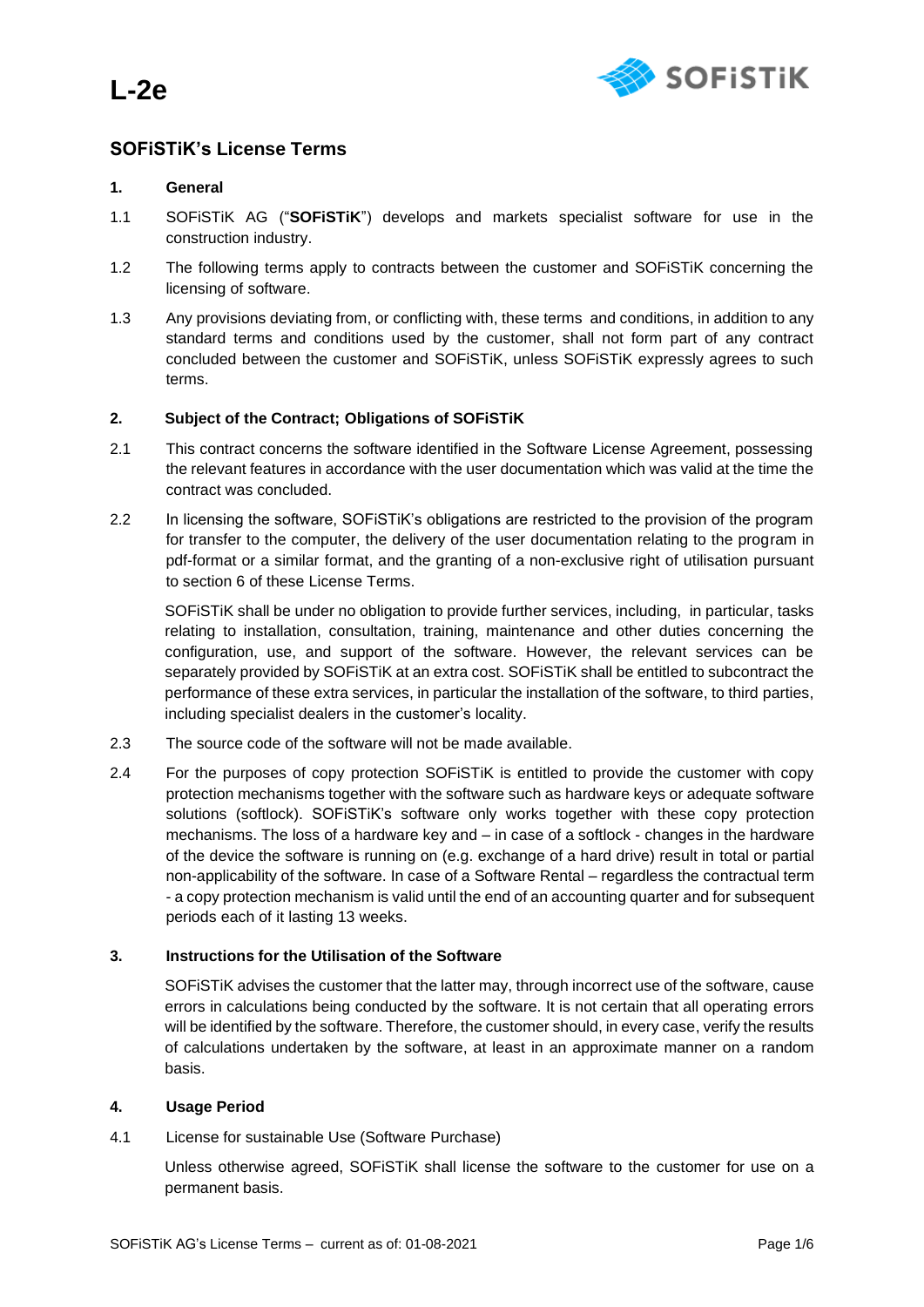

# 4.2 License for temporary Use (Software Rental)

Where the software has been licensed to the customer for use on a temporary basis, the right to use the software shall commence upon the conclusion of the Software License Agreement and shall continue for an indefinite time.

#### **5. Term and Termination in Software Rental; Contractual Penalty**

- 5.1 In the case of a software rental as per section 4.2 above, either party may terminate the Software License Agreement by giving the relevant notice ("ordinary termination"). For the purposes of this section, the relevant notice period to be provided by the customer shall be sixweeks to the end of a calendar quarter; and the relevant notice period to be provided by SOFiSTiK shall be three months to the end of a calendar quarter.
- 5.2 In case the Software License Agreement specifies a minimum duration of the contract (Minimum Term), the termination may not take place prior to the expiry of such a period.
- 5.3 In case the Software License Agreement specifies a limited duration of the contract (Limited Term) the License Agreement shall terminate automatically at the end of the limited contractual period. The right to ordinary termination of the License Agreement is excluded for both parties.
- 5.4 Each party's right to terminate the Software Supply and License Agreement for cause without notice for a compelling reason remains unaffected. In particular, SOFiSTiK shall be entitled to terminate the agreement for cause without notice for a compelling reason if the customer fails to pay the license fee in accordance with section 9.2 of these License Terms and remains in default of payment following two reminders.
- 5.5 Any notice of termination must be in writing.
- 5.6 Following the termination of the Software rental the customer shall no longer be entitled to use the Software and shall return all hardware keys provided to him. Additionally, the customer shall completely and permanently delete all existing copies of the Software. The customer is hereby informed that any use of the Software following the expiration of the agreed usage period will constitute an infringement of SOFiSTiK's copyright.
- 5.7 If the customer is responsible for failing to return a hardware key pursuant to section 5.6 above, he shall continue to pay the license fee in accordance with section 9.2 of these LicenseTerms until the hardware key is returned, subject to a maximum period of eight weeksfollowing the expiration of the contract.
- 5.8 If the customer is responsible for failing to return a hardware key within eight weeks following the expiration of the contract, for each hardware he has failed to return, he shall make a payment to SOFiSTiK of an amount equal to the license fee for perpetual use in accordance with section 9.1 of these License Terms.

### **6. Usage rights; Customer's Duty of Care**

- 6.1 SOFiSTiK grants the customer the simple, non-exclusive right to use the object code of the software, in accordance with the following provisions of this section 6, for the duration of the period mentioned above in section 4.
- 6.2 The customer's right to use the software shall be spatially restricted to the license area. The license area is (a) the territory designated in the License Agreement or a separate written agreement between the parties, or, in cases where the License Agreement or a separate written agreement lack such provision, (b) the country in which the customer has its registered office at the time the license is granted. If the customer is established in a member state of the European Union or in one of the contracting states to the Agreement on the European Economic Area, the license area shall cover all member states of the European Union and all contracting states to the Agreement on the European Economic Area.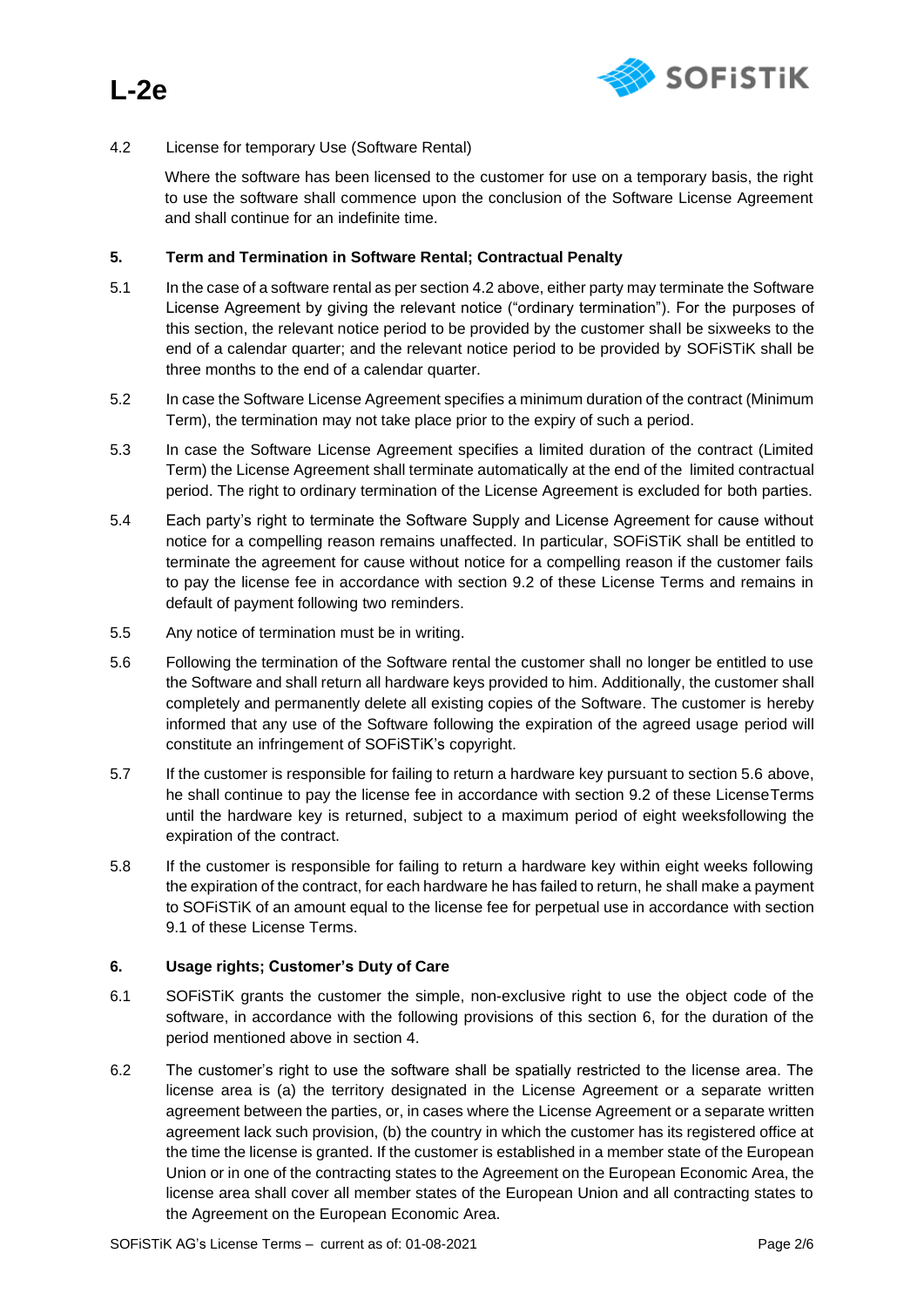

# **L-2e**

- 6.3 The acquisition of a single user license entitles the customer to use the software on no more than one item of hardware (client). Any use beyond this agreement is strictly prohibited. Likewise, the customer shall not allow multiple users to use the software on a single local workstation (remote control). The acquisition of a network license shall entitle the customer to use the software within the agreed network on the network server and the workstations (clients) within the network. If a maximum number of network computers has been agreed on, any use beyond this agreement is strictly prohibited.
- 6.4 The customer shall be entitled to make copies of the software, to the extent that each copy is necessary for the use of the software. Necessary copying includes the installation of the software from the original data storage system on to the mass storage devices being used, as well as the loading of the program into the computer's primary storage.
- 6.5 No further granting of rights is associated with the provision of the software, nor is any further granting of rights permitted without the prior express written consent of SOFiSTiK. It is explicitly pointed out that rights are solely granted in favor of the customer. No granting of rights does apply towards any with the customer affiliated companies (group license)pursuant to section 15 of the German Stock Corporation Law (Aktiengesetz).
- 6.6 The customer shall adopt appropriate measures to prevent unauthorised access to the hardware keys provided to the customer. The hardware keys shall be kept in a location secure from unauthorised access by third parties. The customer's employees are to be expressly and clearly informed of the necessity of complying with the license terms set out above as well as the importance of the hardware key. In the event of the theft or loss of a hardware key, the customer is not entitled to demand a replacement unless SOFiSTiK is responsible for the loss.

### **7. Decompilation and Changes to the Program; Copyright Notices**

- 7.1 The customer shall not translate the program code into other forms of code (decompilation) or employ other methods aimed at revealing the software's code in the various stages of its development (reverse engineering).
- 7.2 The customer is not entitled to remove or make alterations to copyright notices, serial numbers, or other features which serve to identify the software.

### **8. Transfer of the Software**

- 8.1 In the case of the software being purchased in accordance with section 4.1 of these License Terms, the customer shall be permitted to make the software available to a third party on a permanent or temporary basis if:
	- the customer notifies SOFISTIK of the name and full address of the third party to whom the software is to be transferred;
	- the third party declares in writing to SOFiSTiK its agreement that sections 6, 7, 8 and 10 of these License Terms shall remain valid and shall apply to the third party;
	- the customer hands over all copies of the program, including any back-up copies and hardware keys, to the third party; and
	- any copies of the program that are not handed over are deleted.

The customer's right to use the program shall expire when the software is transferred to a third party.

8.2 By way of derogation from the provisions of section 8.1 above, if the customer has purchased the software, it shall not lease the software or rent the software for commercial purposes.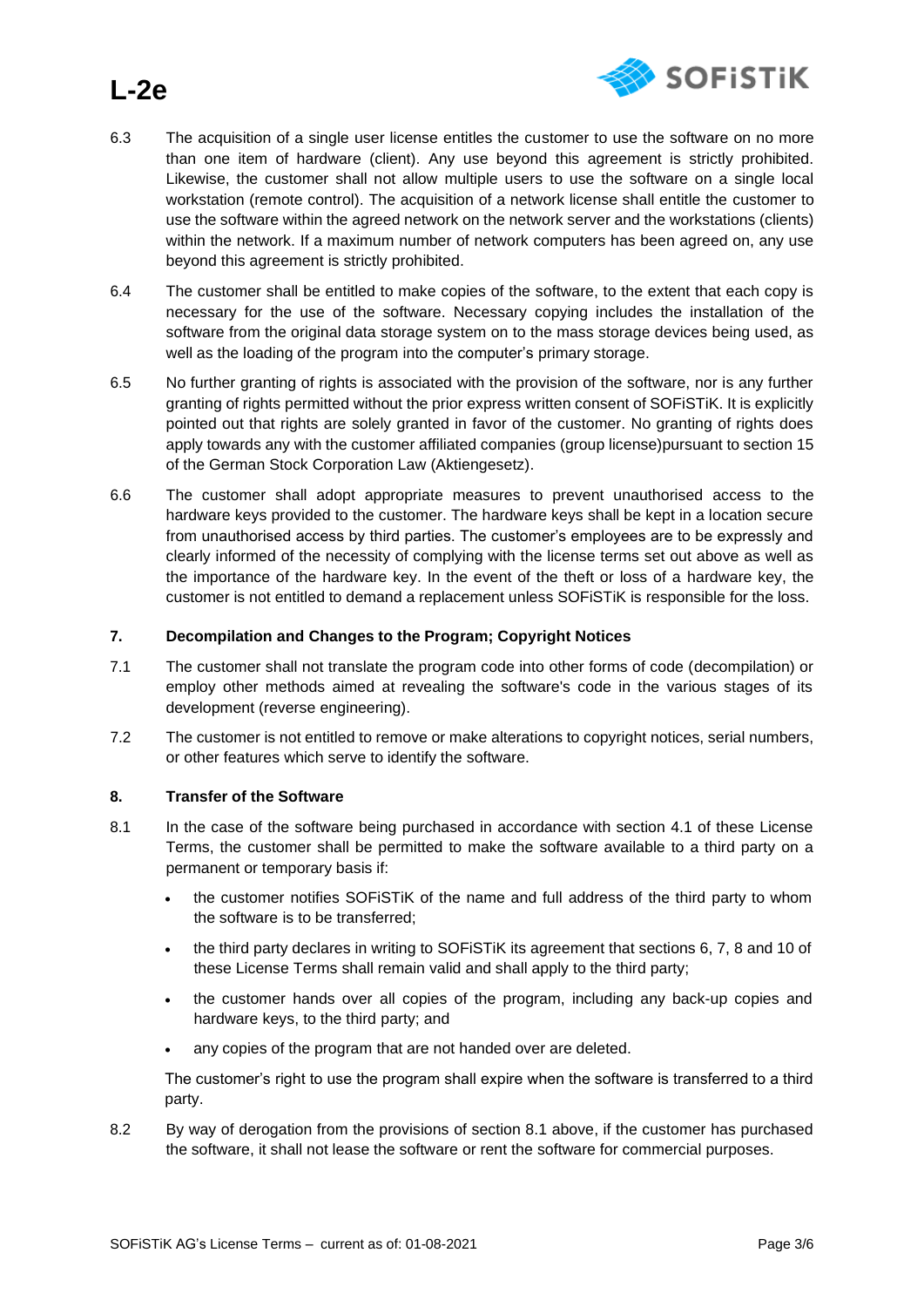

8.3 In the case of software rental, in accordance with section 4.2 of these License Terms, the customer shall not sell the software or the user documentation, nor shall it supply the software to a third party for a limited period, in particular by renting or leasing the software. However, the customer's employees shall be entitled to use the Software.

#### **9. License Fee; Usage Fee**

**L-2e**

- 9.1 In the case of a software purchase, pursuant to section 4.1 of these License Terms, the customer shall pay SOFiSTiK a one-time license fee as agreed under the Software License Agreement.
- 9.2 In the case of a software rental, pursuant to section 4.2 of these License Terms, the customer shall pay SOFiSTiK a monthly license fee as agreed under the Software License Agreement. The monthly license fee shall be billed on a quarterly basis.
- 9.3 If SOFiSTiK increases or decreases the usual license fees charged for the software in general, SOFiSTiK shall be entitled to increase or decrease the monthly license fee payable by the customer following a notice period of three months to the end of a calendar quarter.The customer shall remain entitled to terminate the Software License Agreement after receiving notice of the adjustment of fees by giving the necessary notice of termination in accordance with section 5.1 of these License Terms.
- 9.4 Unless agreed otherwise, all prices shall be exclusive of statutory value added tax (VAT).
- 9.5 Unless no longer term of payment is specified by SOFiSTiK all invoices sent by SOFiSTiK shall be become payable, without deduction, ten days after their receipt.

### **10. Validity of the Rights of Use Granted**

- 10.1 If the customer is to pay a one-time license fee in consideration of being granted the right to use the software in accordance with the provisions of sections 4.1 and 6 of these License Terms, such a right shall only become valid once the customer has paid the agreed amount in full.
- 10.2 If the software is supplied to the customer by SOFiSTiK before the due date for payment of the invoice, according to section 9.5 of these License Terms, a provisional right of use shall be granted until the end of the due date.

#### **11. Right of Set-Off and Retention**

- 11.1 The customer shall only be entitled to set-off claims against amounts due to SOFiSTiK if such claims are not contested by SOFiSTiK or have been declared to be legally binding.
- 11.2 The customer shall only exercise a right of retention if the claim relates to the same contractual relationship.

#### **12. Warranty**

- 12.1 **Warranty relating to software purchase** (section 4.1)
- 12.1.1. The limitation period for all warranty claims shall be 12 months commencing with the supply of the software.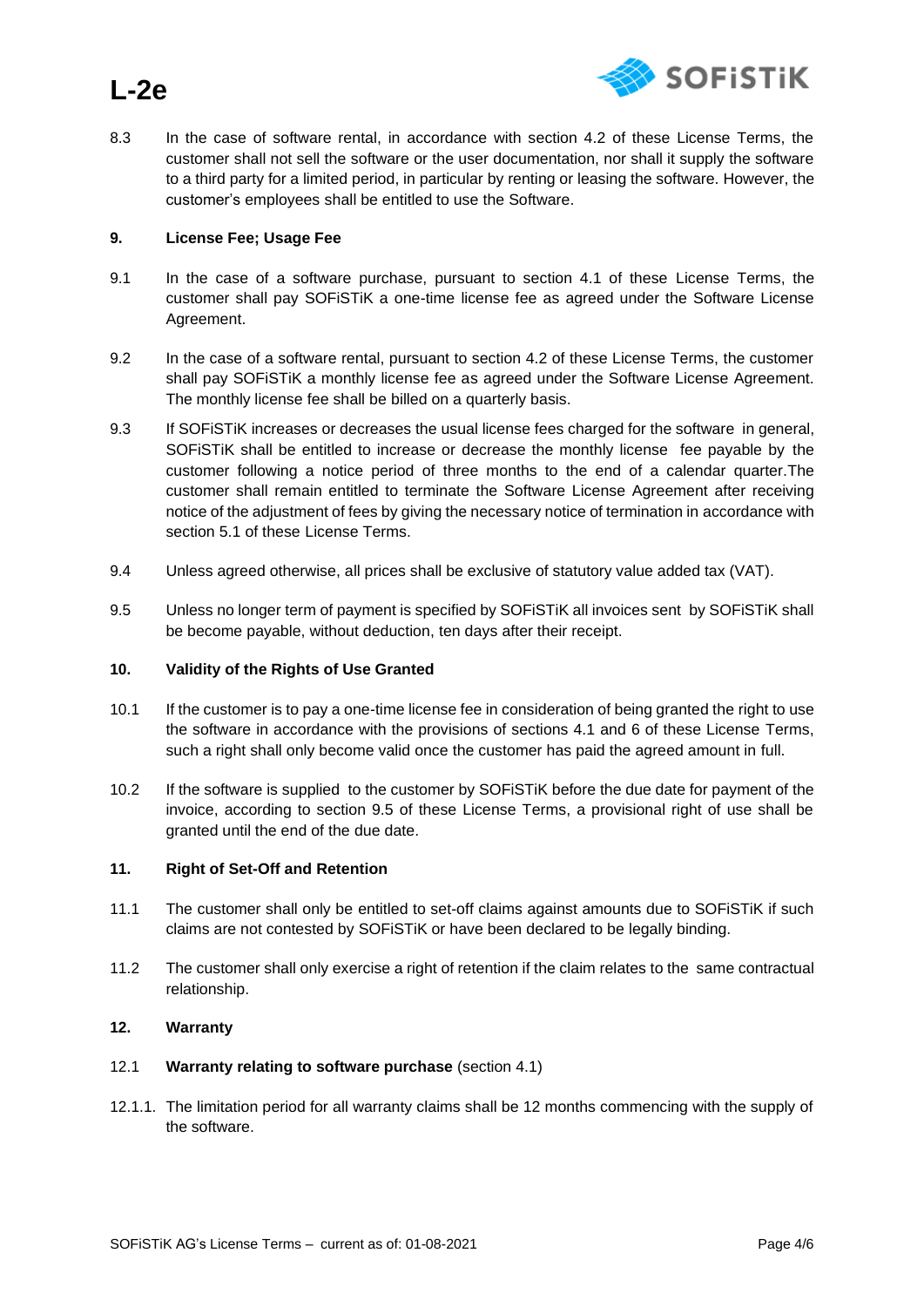

- 12.1.2. The customer shall examine the software immediately upon delivery and shall report any defect without delay. In the event of patent defects, the warranty shall only apply if SOFiSTiKis notified of such defects within a period of 14 days following delivery. This does not apply to defects which have been intentionally concealed by SOFiSTiK:
- 12.1.3. If the software is revealed to be defective, SOFiSTiK shall be provided with the opportunity − on repeated occasions if required by the circumstances − to remedy the defect either through the rectification of the fault (repair) or replacement of the software. SOFiSTiK shall decide at its sole discretion whether to repair or replace the software. In the event that the software is replaced, SOFiSTiK shall supply a new, current version of the software. If SOFiSTiK provides the customer with a reasonable method of avoiding or circumventing the effects of the defect (a workaround), this shall be considered as a rectification of the defect:
- 12.1.4. The current version of the software is the version of the software which is available to download from SOFiSTiK's update server on the day on which the replacement is sent.
- 12.1.5. If SOFiSTiK refuses to remedy the defect, or in the event that the attempt to remedy the defect is unsuccessful, or if the remedy is unreasonable for the customer, the customer can decide either to demand a reduction in the license fee or to withdraw from the Software Supply and Licence Agreement. Any claims for damages by the customer shall remain unaffected, in accordance with section 14 below.
- 12.1.6. In particular, a remedy through the replacement of the software shall be unreasonable where there are significant differences between the scope of features possessed by the current version of the software and those identified in accordance with section 2.1 of these License Terms, and the adoption of the current version would lead to significant disadvantages for the customer. A difference in the scope of the software's functions shall not be consideredsignificant if the intended use of the software is not impaired as a consequence of thedifference.
- 12.1.7. Other than those expressly mentioned in these License Terms, SOFiSTiK gives no warranties or guarantees, either express or implied.
- 12.2 **Warranty relating to software rental** (section 4.2)
- 12.2.1. Defects in the supplied software shall be remedied within a reasonable time following the notification of such defects being given to SOFiSTiK by the customer.
- 12.2.2. For the purposes of remedying defects, SOFiSTiK may choose to replace the defective software with a version of the software which is free from defects. The provisions of sections 13.1.3 and 13.1.4 shall apply to this section accordingly.
- 12.2.3. The customer shall only be entitled to terminate the contract, on the basis of an inability to use the software pursuant to the contract, after SOFiSTiK has been given sufficient opportunity to remedy any defect and SOFiSTiK refuses to remedy the defect, or the attemptto remedy the defect is unsuccessful, or if the remedy is unreasonable for the customer. The provisions of section 13.1.6 shall apply to this section accordingly.

### **13. Liability**

13.1 The pre-contractual, contractual and non-contractual liability of SOFiSTiK is limited to cases of intent and gross negligence.